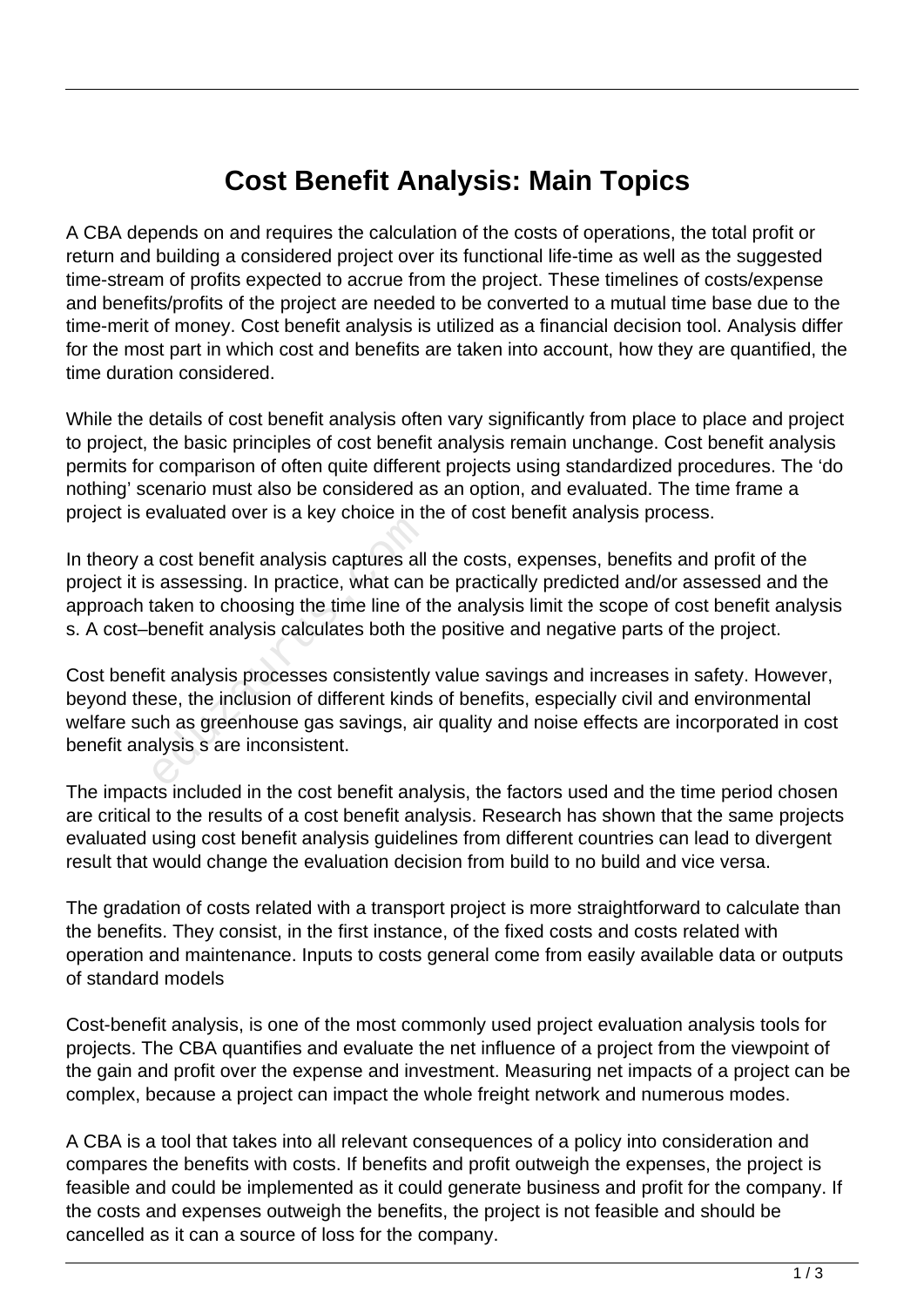Cost-benefit analysis is a tool and a method to determine predict whether a project, program, policy or an activity is feasible given the objectives and requirement that have been given and the assumptions that have been made. In general, a cost-benefit analysis aims at answering whether a project or activity or program should be executed and if funds are limited, which elements should be selected. In doing this, the specific project is compared to its next-best alternative.

With proceeding to cost benefit analysis there are factors that impacts on different users or nonuser group are poorly understood and that some impacts are not well quantified (Iacono, 2013). Early cost benefit analysis largely avoided assessing environmental, civil and social impacts and focused on the direct costs (construction) and savings (travel time) related with transportation projects.

In dealing with environmental impacts, cost benefit analysis often monetizes the value of nature using people's willingness to pay to protect it. This ignores the intrinsic value of nature and the impact of nature on society rather than on an individual. Many also criticize the monetization process saying that it debases the environment. Further a review of the modelled impacts of external factors (like the environment) finds wide discrepancies in the way they are priced.

Many proposals have been made to better the CBA process. It is suggested to use changing in land value to assess local user benefits on the micro-economic scale rather than evaluating times savings multiplied by the value of time (Iacono & levinson, 2013). While doing a cost benefit analysis it might be necessary to do a quantitative risk analysis (QRA). This type of cost benefit analysis is called CBA-DK. Rather than produce one result CBA-DK uses Monte Carlo simulations to analyze the range of likely possibilities for all the factors used in the CBA. This allows for a final result showing the most likely and well as the distribution of other results based on the range of inputs. ctors (like the environment) finds<br>
osals have been made to better the<br>
to assess local user benefits on the<br>
ngs multiplied by the value of time<br>
alysis it might be necessary to do<br>
alysis is called CBA-DK. Rather the<br>
s

Cost Benefit Analysis remains the most common approach to quantitative evaluation of the net impacts of a transportation project. It has, however, a number of shortcomings. These include the difficulty in monetizing non-monetary impacts such as impacts to health and the environment Constructing a CBA is both helpful and informative to break it down into a number of component steps, and examine each one of these steps individually.

First, the analyst needs to specify the set of alternative projects. This is especially helpful if there are a number of ways to proceed to a given result. Second, and very importantly, one must look at whose benefits and costs matter. If, however, there are a number of stakeholders located in various counties or states, the impact on them must be considered as well.

Third, the literature suggests that the person conducting the CBA should identify impact categories, catalogue them, and set measurement indicators. The term "impact categories" refers to the gains and costs themselves. Costs are generally thought of as the expense of a project and profits are generally thought of here as the return and the profit of a project. While cataloguing this list may be tedious and time consuming, it is necessary that it be as complete and well thought out as possible so that the analyst can avoid mistakes that may ultimately lead to incorrect conclusions.

Fourth, the analyst must attempt to predict the impacts quantitatively over the life of a project. Most projects are designed to last more than a single year. Furthermore, the benefits of a